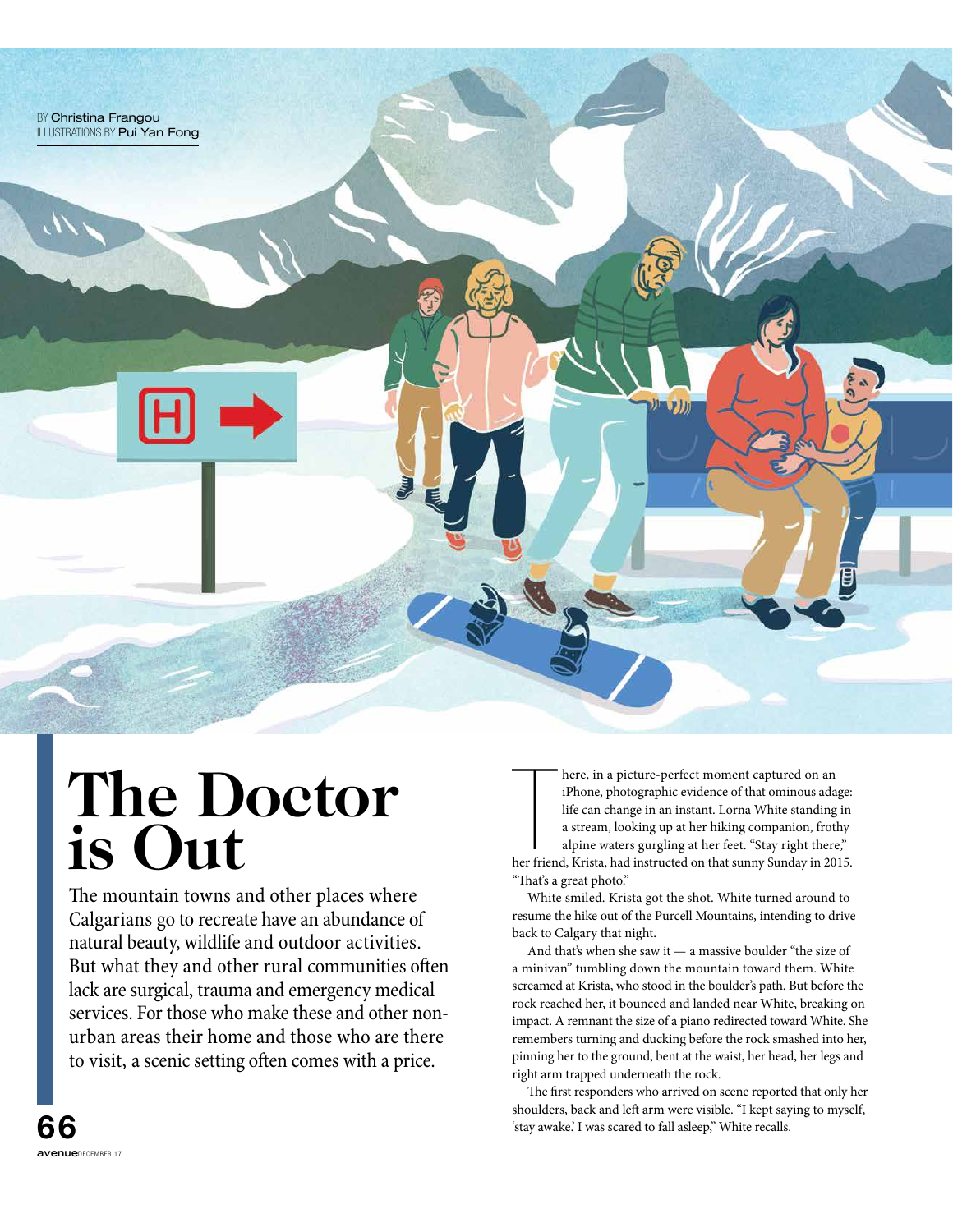

Her friend ran for help, summoning another group of hikers which, by chance, included trained experts in wilderness frst aid. Someone phoned down to Canadian Mountain Holidays' Bugaboos Lodge, which sent a helicopter. Using heavy-duty jacks and pry bars brought by the chopper over repeat trips, rescuers were able to lift the rock just enough to extricate White. She was flown to the lodge, where she was transferred to a STARS (Shock Trauma Air Rescue Service) helicopter and whisked to Calgary's Foothills Medical Centre, all within a few hours of the accident. Miraculously, White's injuries were limited to a broken arm, a broken thumb, fractured sternum, three fngers that required amputation and soft tissue damage, plus emotional trauma (for which she saw a therapist).

"Whenever I think about it, I still cannot believe how I possibly survived," says White.

There's a term used in emergency medicine, "the golden hour" — the frst hour afer a traumatic injury during which there is the greatest likelihood that medical care will save a person's life. Whether someone is injured in the mountains, in a car crash or at home, their chances of survival are best if they can get treatment quickly. For severe cases, treatment often requires surgical intervention.

In a city such as Calgary, getting an injured or sick person to medical and surgical care can be swifly accomplished. But in many non-urban areas — including those frequented by Calgarians for recreation — and where 70 per cent of Alberta's fatal car crashes happen, it is more complicated, as rural towns across Canada are losing services such as surgeons and 24-hour medical care and relying instead on medical transport to get sick and seriously injured patients to cities for treatment.

The state of rural health care affects not only the residents of rural communities but, as is the case in recreation destinations, people who live in cities, too. About 12 per cent of patients seen in the emergency department of the Banff Mineral Springs Hospital are from Calgary. In Golden, B.C., 11.9 per cent of patients are from Alberta; at the Queen Victoria Hospital in Revelstoke, 8.5 per cent. And at the Invermere & District Hospital's emergency department, one in four people treated at the emergency department is from Alberta.

As Laurie Norris, a retired emergency nurse in Sylvan Lake, Alta. put it: "Calgarians don't realize that if they need medical attention while they're here, they would need to drive 22 kilometres into Red Deer. Twenty-two km to someone who is injured or has appendicitis is a long drive." Sylvan Lake does have an ambulance, however it may not be in Sylvan Lake at that particular time. "So you can still get an ambulance, however, it may have to come in from Red Deer or another outlying area," Norris says.

In the ski town of Fernie, more than 10,000 patients came through the emergency department of its single-story, brown-andbrick Elk Valley Hospital last year. Of these, nearly 12 per cent were visiting from Alberta. Located approximately a half-hour's drive west of the Alberta border, the picturesque town encircled by the Rockies has a population of 4,850 and approximately 2,700 private dwellings, many of which are second homes owned, most often, by Albertans hooked on the world-class alpine activities in the area.

But while Fernie's population has grown by 16 per cent since 2011, its breadth of health-care services has diminished. The Elk Valley Hospital's only general surgeon retired last spring and although the town had advertised for a new surgeon for more than five years up to that point, the position was left vacant. This isn't a terribly big surprise, as it is difficult to recruit physicians in much of rural Canada — 18 per cent of Canadians live in rural areas but only eight per cent of physicians do, and it's especially difficult to attract general surgeons to work in small towns. The reasons are many: in a small community, a single general surgeon can be on call 24 hours a day, seven days a week without back-up; surgeons ofen train in large urban centres where most will sub-specialize in certain types of surgery (hernia, breast, trauma, for example) with less focus on procedures such as Caesarean sections that can be the bread and butter of a surgical practice in a rural town. Additionally, it can be difficult for a surgeon's spouse to find employment in their feld in a small community.

But the shift of physicians from rural areas goes beyond individual surgeons' preferences for where they'd like to live. Regional health-care systems across Canada tend to funnel surgical and very sick patients to larger centres, both to reduce costs and improve patient outcomes. And there's evidence that surgeons and hospitals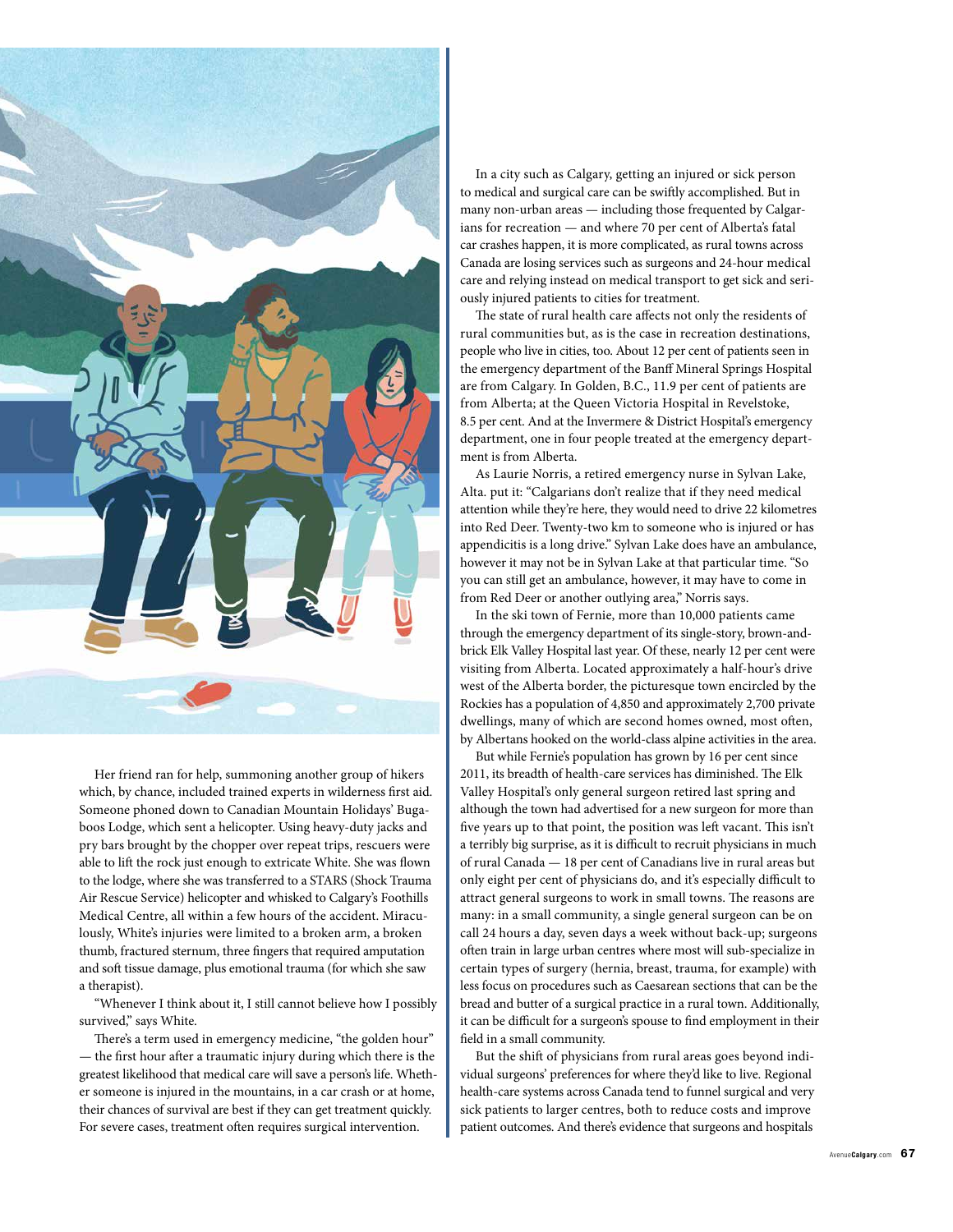performing higher volumes of specifc surgical procedures produce better results for patients (however, this fnding is not without debate).

For the Elk Valley Hospital, with a catchment area of nearly 15,000 people, the loss of the general surgeon has left gaps in care, says Fernie-based gastroenterologist Dr. Tara Chalmers-Nixon. Basic surgeries such as appendectomies, removals of minor lumps and bumps, gall bladder removals, hernia repairs and carpal tunnel and trigger-fnger surgeries (not uncommon in Fernie with its high proportion of manual labourers) can no longer be done locally. Most surgical patients are now sent to Cranbrook, B.C.; the more complex cases to Calgary or Kelowna.

When a hospital loses its surgical service the domino efect can be "devastating," says Chalmers-Nixon. "With loss of regular elective surgeries, we lose the skills of our operating nurses and our anesthetists, then we lose the ability to perform emergency C-sections, then we lose our maternity program, then we stand to lose it all.

"Maybe I'm being dramatic but evidence has shown that the gradual loss of surgical programs adversely afects rural health and access to medical care," she says.

## "YOU HAVE A SPIRALING AND DWINDLING OF RESOURCES THAT BECOMES ALMOST INEVITABLE. IT'S A CASCADING EVENT, WHICH IS ALL DEFENDED BY TALKING ABOUT ECONOMICS AND COST AND CENTRALIZATION."

–Dr. Douglas L. Myhre, Cumming School of Medicine, University of Calgary

In 2013, Drs. Mike Stuckey and Deena Case, a husband-andwife duo, arrived in Fernie from Australia. Stuckey and Case are family physicians with additional training in obstetrics and, for Stuckey, anesthesia. Their presence in town means women can still have Caesarean sections in Fernie — albeit only at certain times. The hospital's operating room closes every second weekend and for fve weeks during the summer to accommodate a shortage of nurses. The rest of the time, Drs. Case and Stuckey alternate nights on call — meaning someone in their family is on call every night. When the operating room is closed, all maternity patients in labour, with the exception of very low-risk patients, are transferred to Cranbrook. "That's not ideal by any means but that's what happens when there's inadequate staffing," says Case.

Twice last winter, the highways going north and south out of Fernie toward hospitals in Calgary and Cranbrook, respectively, were closed simultaneously due to ice and snow. And last August, one labouring mother en route to Cranbrook by car was involved in a motor-vehicle accident. Fernie's physicians hope the town's surgical access will be more consistent next year when a family doctor with surgical skills is due to begin work in the summer of 2018. This will lighten the call load on the Case-Stuckey household and allow for some minor surgical procedures to be done in town.

The problems that Fernie faces are not unique, however. Dr. Douglas L. Myhre, a family physician who practiced in Lethbridge for more than two decades before joining the faculty at the

University of Calgary, works with physicians, medical trainees and policymakers across the province to remedy health-care inequities in rural and remote areas. Myhre says that many small towns throughout Alberta and British Columbia experience closures of hospitals and urgent-care clinics as a cost-saving measure or are unable to recruit physicians.

"[Mountain towns such as] Fernie, Revelstoke and Kimberley have an issue; but, it's no worse or better than places like Pincher Creek, Taber or Crowsnest Pass," he says. "No surgeon means no obstetrics and that means less use of the hospital and then it gets downgraded. Fewer services, means less teaching, means less ability to recruit. You have a spiraling and dwindling of resources that becomes almost inevitable. It's a cascading event, which is all defended by talking about economics and cost and centralization."

Myhre emphasizes that the quality of health care in rural areas remains high, however, the availability of services is concerning. In 2016, the College of Family Physicians of Canada, in collaboration with the Society of Rural Physicians of Canada, released a background paper on the challenges for medicine in rural communities. It stated that Canadians who live in rural communities tend to have poorer health than their urban coun-

terparts — a disparity "directly related to their distance from urban cities." This trend, they found, is particularly severe among Indigenous populations, which often live in rural and remote communities.

The increasing shift of health services to urban centres means small communities are experiencing the loss of more than surgeons. Sylvan Lake draws more than 750,000 visitors a year to its kid-friendly waters but currently lacks medical services at night and on Sundays.

Residents and physicians have been lobbying for an urgent-care facility since the winter of 2012, when more than 500 people attended a town hall meeting on the issue.

In the summer of 2013, on a Saturday afernoon, Brent Boychuk, a 49-year-old Sylvan Lake resident, became ill from carbon monoxide exposure while working on his house. In a video created by the Sylvan Lake Urgent Care committee, Boychuk's widow tearfully recounts how their daughter drove him to two diferent clinics, fnding both closed. Boychuk collapsed in front of the second clinic. His daughter performed CPR until paramedics arrived but he died before he could get to hospital in Red Deer.

An advanced ambulatory care service is anticipated to open in Sylvan Lake in May 2018.

Key to Canada's rural-and-urban health-care structure is the transport system that connects the two. In places without 24-hour medical care or a surgical service, transport is critical to getting patients timely and reliable access to health care. This is true not just in instances where the clock is ticking during the "golden hour" of trauma. Residents of smaller communities, when questioned for a provincial government study of rural health care, said they were frustrated by frequent and long-distance travel for treatments such as dialysis and chemotherapy.

"Sadly, the committee heard about cases where patients had chosen to discontinue treatments because of the hardships introduced — a choice that had, in some cases, resulted in premature death,"